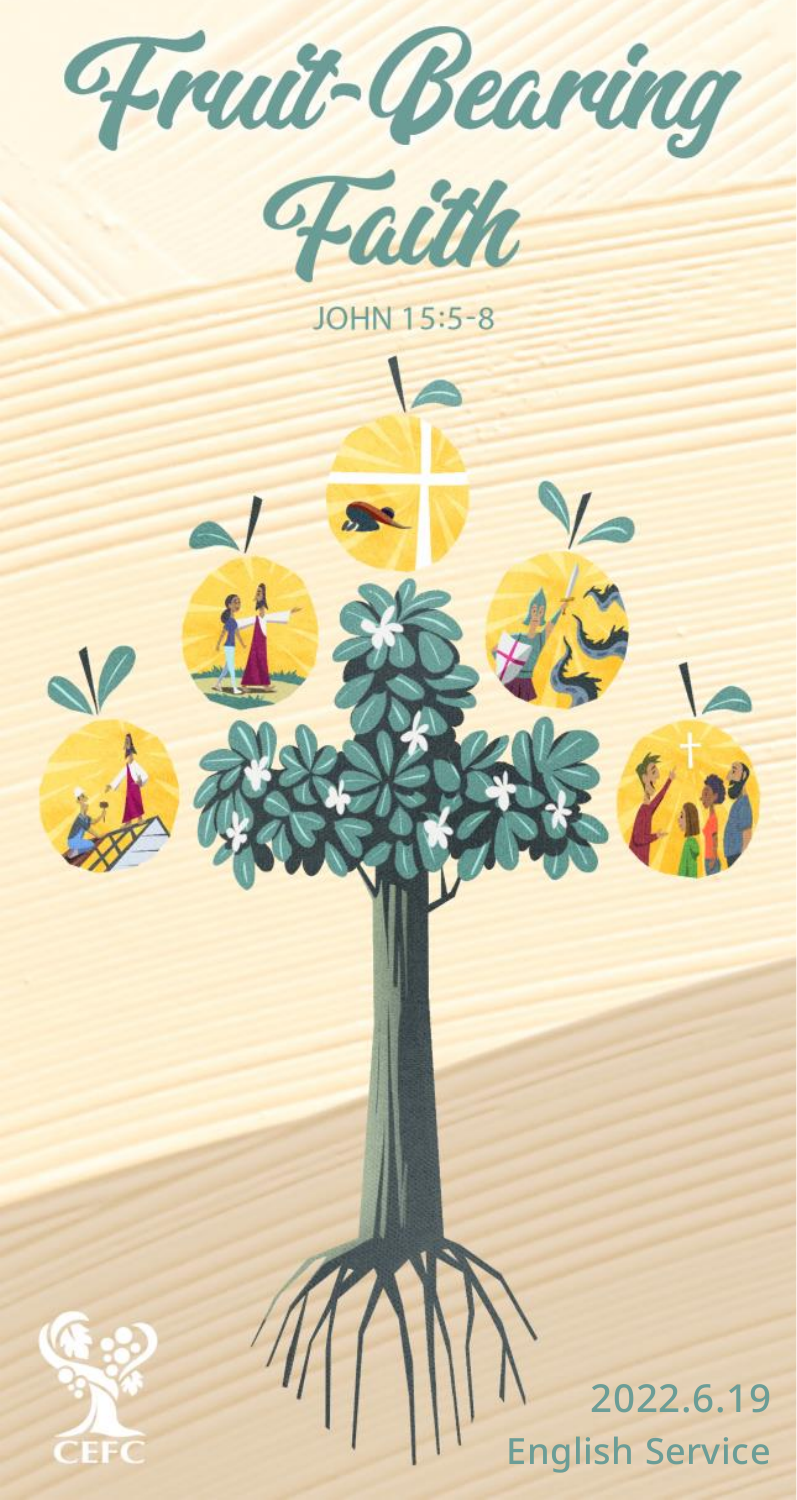# SUNDAY WORSHIP

#### Call to Worship & Announcements

Rick Zuniga

Worship in Song

Pastoral Prayer

Rick Zuniga

Scripture Reading—Ephesians 4:11-16 Sandra Lee

#### **MESSAGE**

"Works for Christ: The Goal of the Church" David Park

#### Song of Response

#### **BENEDICTION**

David Park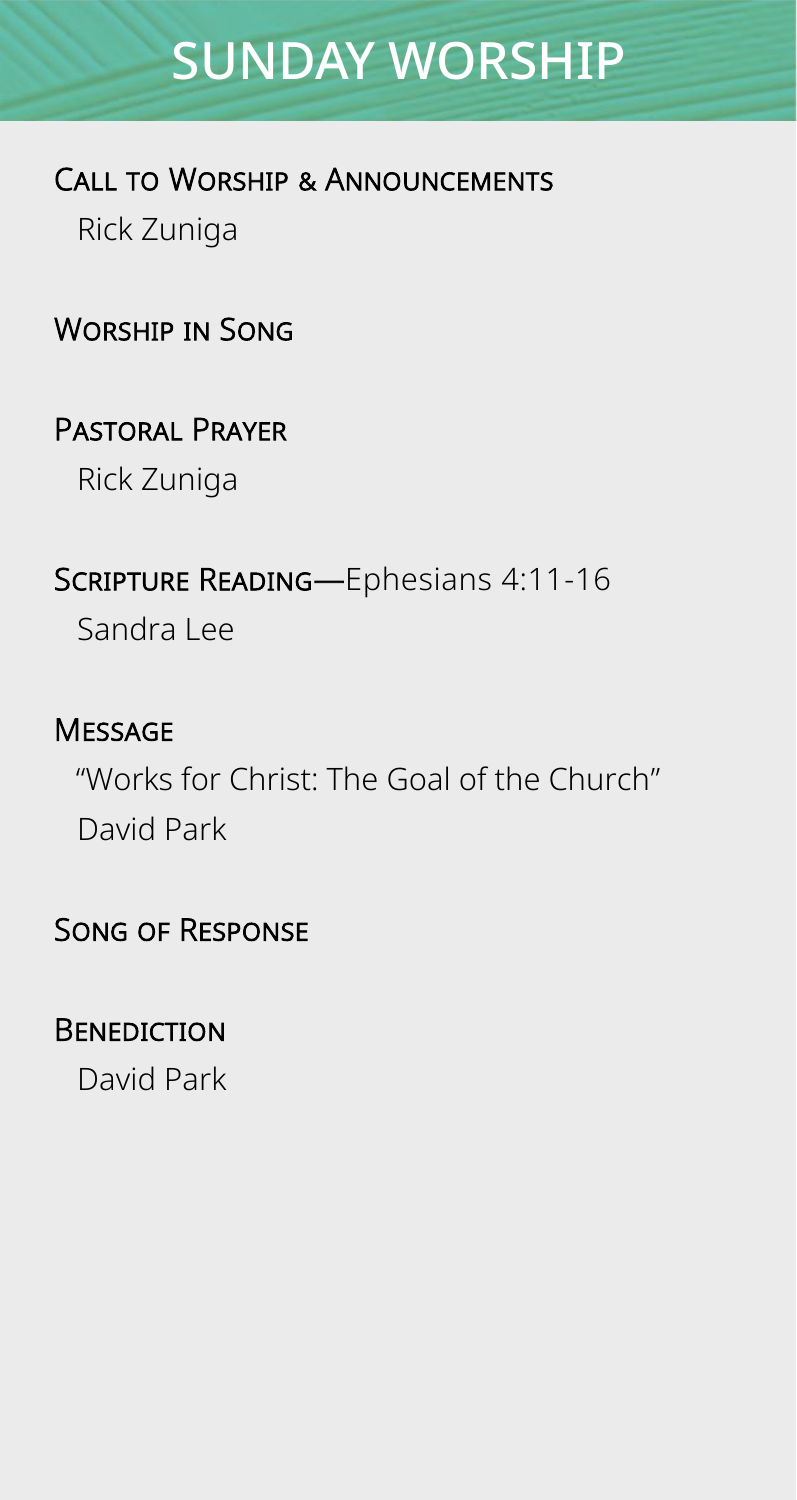# EM COMMUNITY NEWS

#### FATHER'S DAY BLESSING

We rejoice and honor all fathers on this special day. With deep gratitude, we recognize the love and efforts of our biological and spiritual fathers who raise up godly men and women. A big thank you to the Fellowship Committee who has prepared a delicious pastry for each father. Please enjoy it on the patio after worship. And why not an ice-cream float for everyone today? Cheers to all the fathers!

#### YOUTH CAMP EARLY BIRD REGISTRATION ENDS TODAY

Regular registration fees apply after today. Don't miss out on this year's Youth Camp (7/1-7/4) at Camp Pondo. Students in 6th-12th grade are invited to spend the weekend learning about God and the importance of community in the church. All students are encouraged to invite their friends. Pick up registration form at the ushers table or by clicking [here.](http://web.cefc.org/wp-app/wp-content/uploads/2022-YC-Registration-Form.pdf) For info, contact Pastor Daniel (daniellee@cefcla.org) or Jeff Lee (jeffrlee1@gmail.com).

#### YOUTH CAMP FUNDRAISING BAKE SALE #2

After a 2 year hiatus, we are finally able to hold a Youth Camp this year! In order to provide financial aid and funding for camp needs, we will be running a second fundraiser next Sunday (6/26) on the patio with some refreshments. Please pray with us that God is glorified through Youth Camp, and please support us financially as you are willing and able to.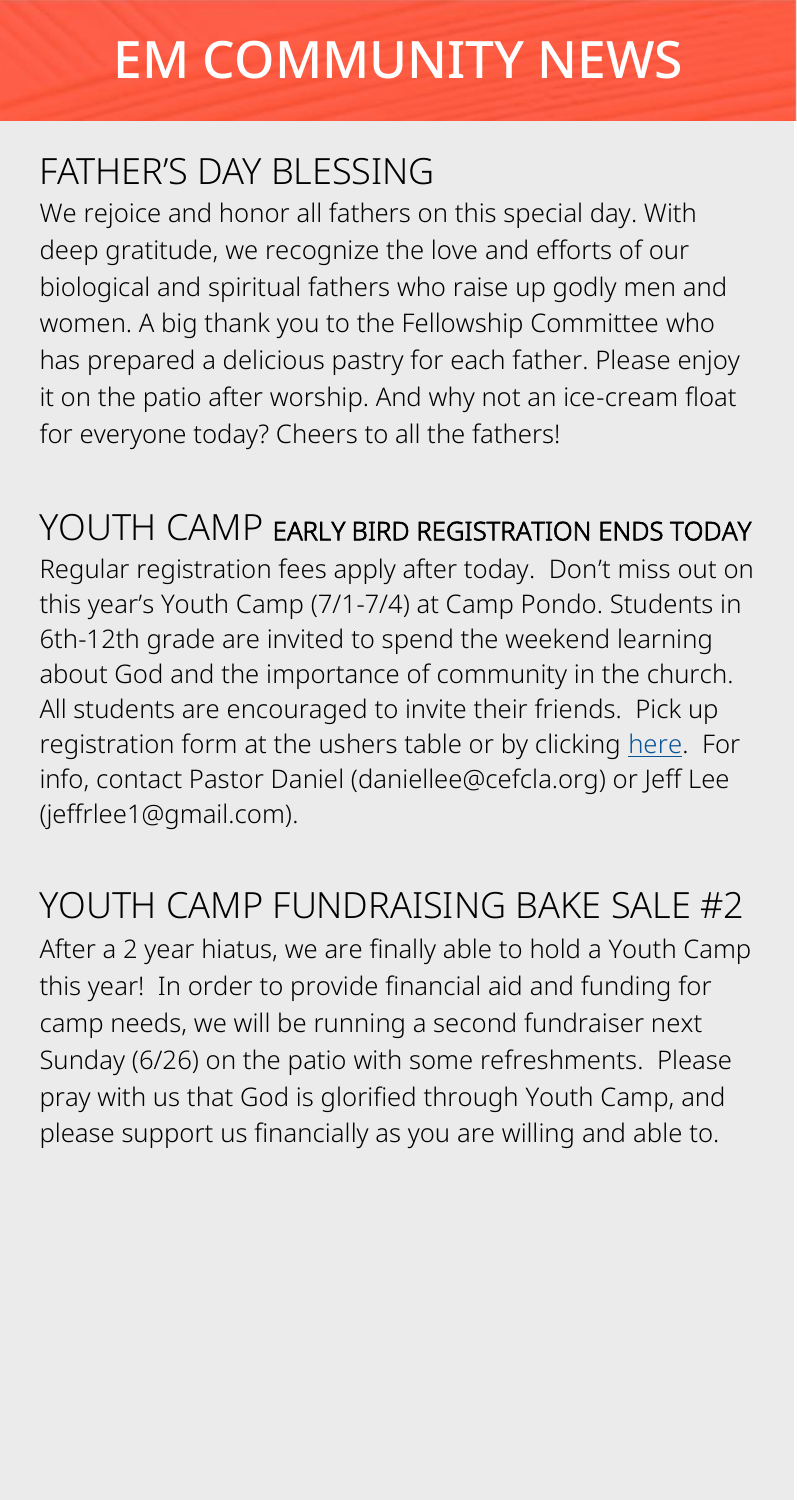# CHURCH COMMUNITY

#### TODAY CHILDREN WORSHIP IN CHAPEL 11:15AM

Topic: Parable of the Sower. Text: Mark 4:1-20. Speaker: Horace Kwok.

#### REMINDERS

- Register for VBS [here.](https://form.jotform.com/221357990557163)
- Come for Family Fun Nights every Tuesday 7-9:30pm

#### DOOR OF HOPE SUMMER CARNIVAL

We are excited to further our partnership with Door of Hope by having a booth in its summer carnival on Jul 30 (Sat) at Maranatha High School, Pasadena from 11am – 2pm. This is an annual event in which Door of Hope residents, program alumni, and Homelessness Prevention Program clients are invited to enjoy a day of fun and festivities! A wonderful way for us to meet the families and spread joy to all.

There are ways to get involved for volunteers of all ages and languages. Get plugged in to serve our community together! Click [here](https://forms.gle/VHPS3ehfZESuLvtPA) to register by Jul 3. See bulletin flyer for details. For questions, contact Jeremy Tse at [jeremyystse@gmail.com](mailto:jeremyystse@gmail.com) or Yvonne Chan at [yvonnechan@cefcla.org.](mailto:yvonnechan@cefcla.org)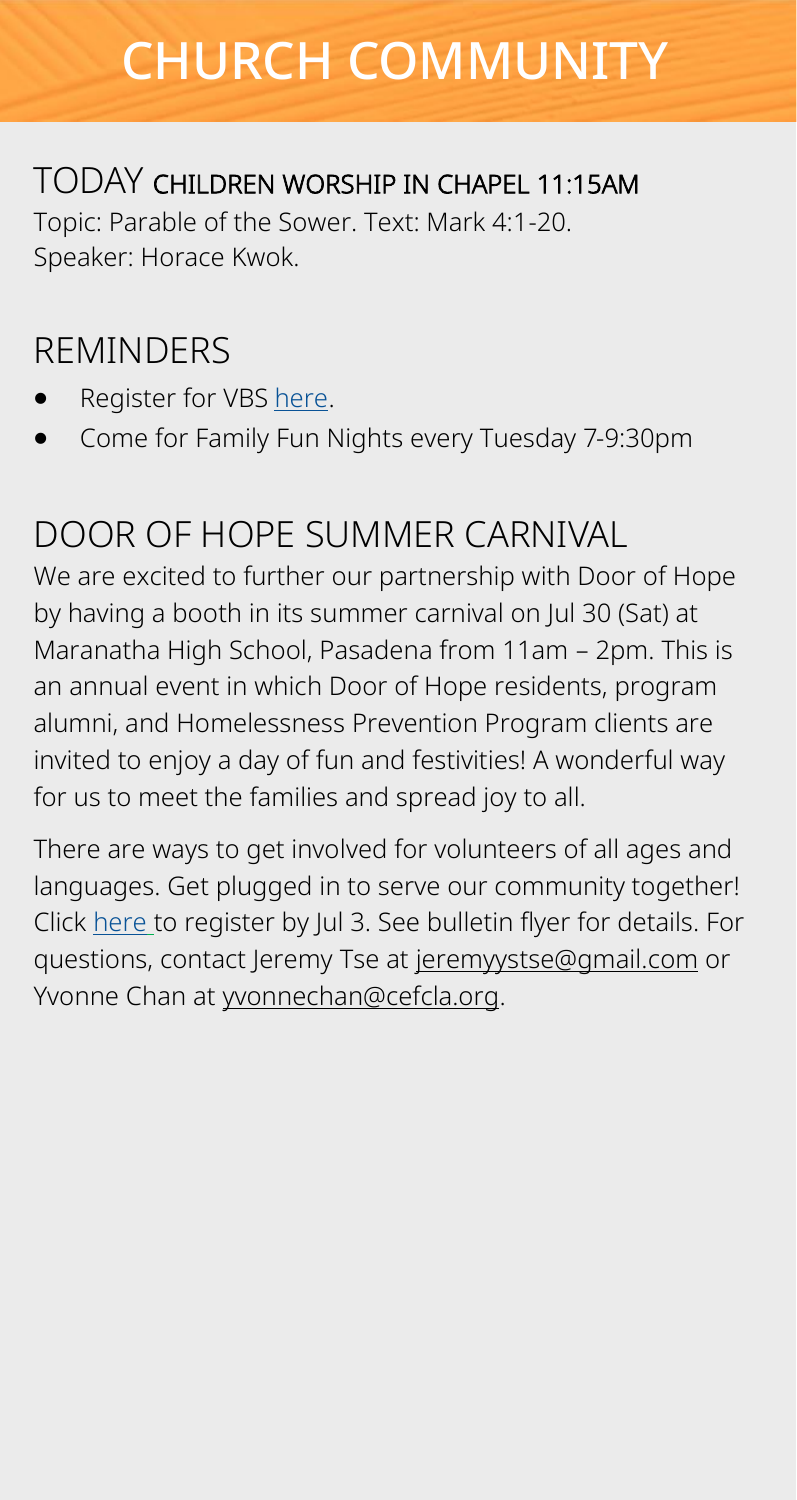# **SUMMER** CARNIVAL **Door of Hope**

**DOOR** 

#### **9AM - 2PM**

Maranatha High School 169 S. St. John Ave., Pasadena

人家·



#### **TO SERVE**

**saturday**

**30**

**JUL**

Door of Hope residents, program alumni, and Homelessness Prevention Program clients

#### **TO SPREAD JOY**

By helping CEFCLA to provide a fun booth of<br>game and craft for parents and children.<br>Celebrating "Christmas in July!" game and craft for parents and children. Celebrating "Christmas in July!"



b)

*"In the same way, let your light shine before others, that they may see your good deeds and glorify your Father in heaven." (Matthew 5:16)*



I want to **[SIGN UP](https://forms.gle/VHPS3ehfZESuLvtPA)** and be a blessing. Register by Jul 3!